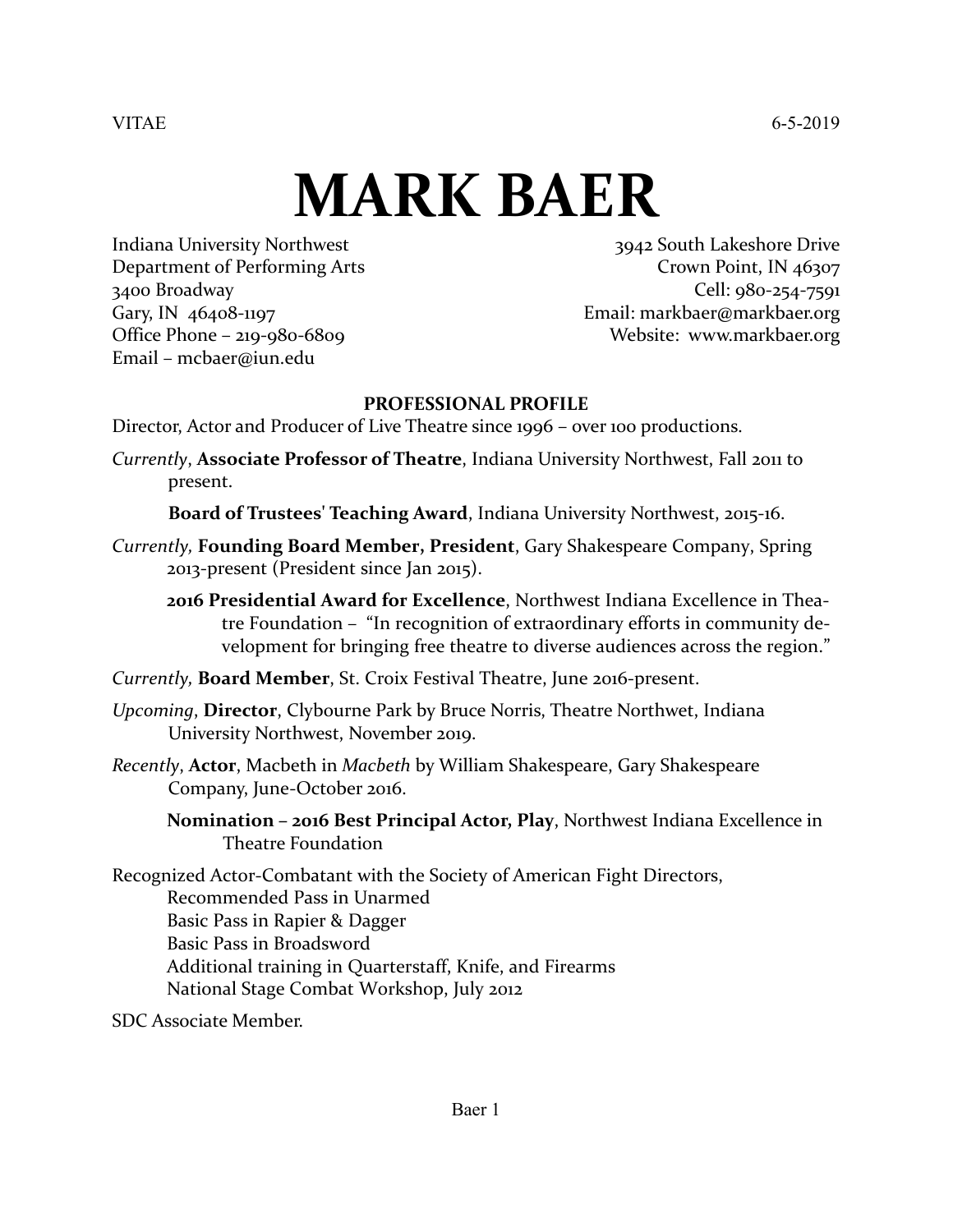#### **EDUCATION**

- **Master of Fine Arts**, Directing, School of Theatre, Illinois State University, Normal, IL, Dec 2010.
- **Bachelor of Science**, Theatre Performance and International Business, Cum Laude, The University of Findlay, Findlay, OH, May 1997.

# **TEACHING - AREAS OF SPECIALTY**

#### **Acting**

Intro to Acting, Acting for beginners,

Auditioning and Professional Practice, Script Analysis for the Actor, Performance Theory: Stanislavski, Hagen, Donnellan, Linklater Acting Styles: Shakespeare, Ibsen, Chekhov, Brecht, Williams, Shepard

# **Directing**

Principals of Directing, Stage Management, Basic Sound Design Advanced Directing: Collaboration, Visual Composition, Script Analysis, Directing Styles: Greek, Realism, Shakespeare, Brecht, Farce, Musical Theatre

# **Theatre History / Dramatic Literature**

Theatre Appreciation, Dramatic Theory, Political Theatre 1960-present

# **HONORS AND AWARDS - Teaching**

**Board of Trustees' Teaching Award**, Indiana University Northwest, 2015-16

**Founders Day Teaching Award Nominee,** Indiana University Northwest 2012-13 and 2015-16.

**Online Teaching Grant Recipient**, Indiana University Northwest, 2012.

**Summer Faculty Fellowship**, Indiana University Northwest, 2012, 2014 and 2016.

**University NTT Teaching Award Nominee** (Level II: Full or part-time teachers with nontenure track appointments), Illinois State University, May 2011.

**Stage Directors and Choreographers (SDC) Fellowship**, KCACTF Region 3, 2010.

**University Graduate Teaching Award Nominee** (Level I: Master's degree graduate assistants with sole responsibility for instruction in a course), Illinois State University, May 2009.

Illinois State University **Assistantship and Full Tuition Scholarship**, 2007-2010.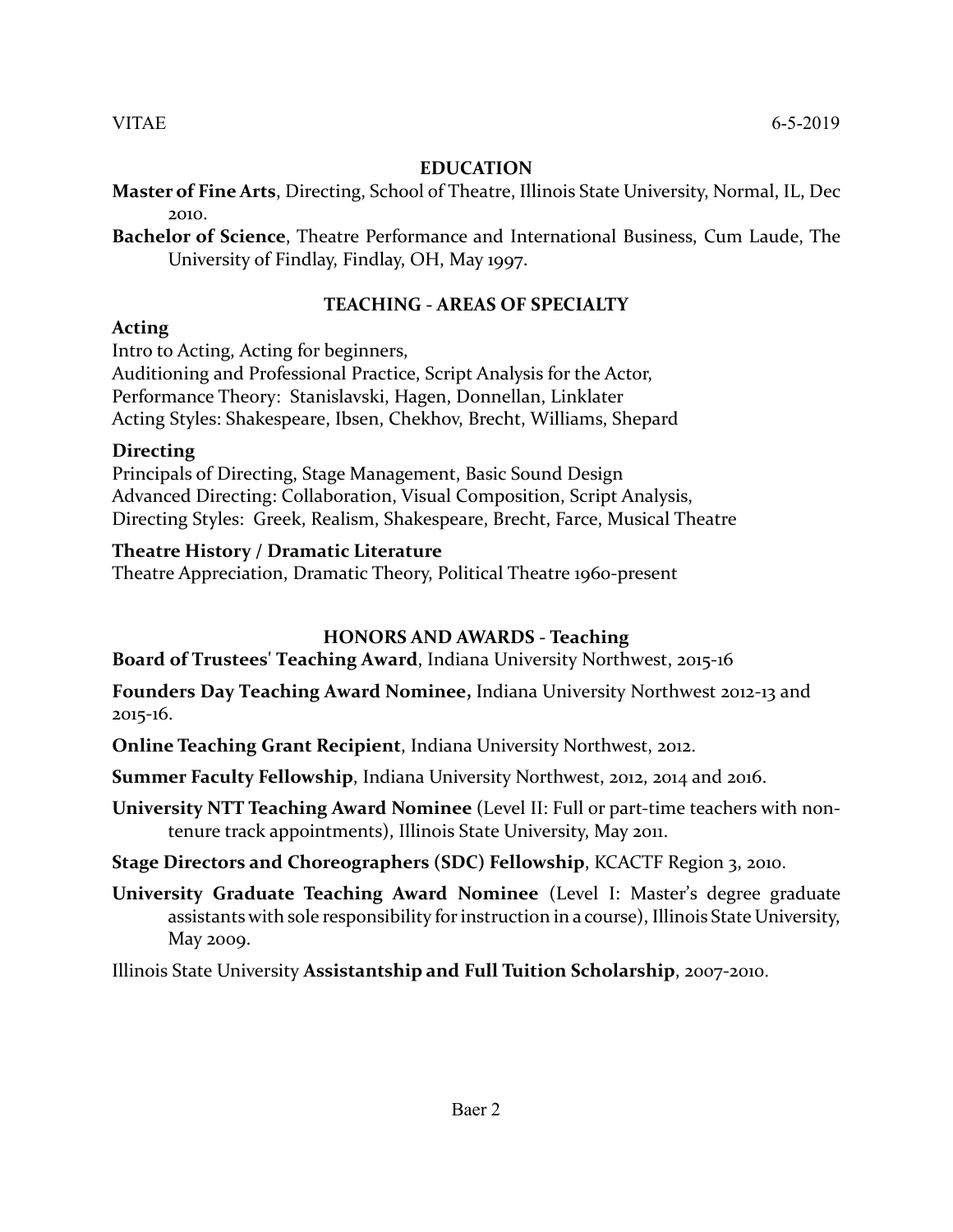#### **HONORS AND AWARDS – Creative Work**

Northwest Indiana Excellence in Theatre Foundation:

# **2016 Presidential Award for Excellence, Gary Shakespeare Company**

"In recognition of extraordinary efforts in community development for bringing free theatre to diverse audiences across the region."

*Hamlet,* Gary Shakespeare Company, directed by Mark Baer

• Nomination – Best Principal Actress, Play – Christina Biancardi as Hamlet

*As You Like It,* Gary Shakespeare Company, directed by Mark Baer

• **Winner – Viewers Choice: Music and Vocal Performance by the Merry Folk – Jay-Lan Halliburton, Amber Holley, LeAnn Powell and Trisha Eizenga.**

*Macbeth,* Gary Shakespeare Company, directed by Stephanie Naumoff (Summer 2016)

- **Nomination - Best Principal Actor, Play – Mark Baer as Macbeth**
- Nomination Best Costumes/Costume Design, Play Laquita Williams

*Frankenstein,* Chicago Street Theatre, **directed by Mark Baer** (Fall 2014)

- **Viewer's Choice: Best Use of Special Effects and Pyrotechnics – Mark Baer and Martin Wiesenbacher**
- Nomination Excellence in Costume Design of a Play Stephanie Naumoff
- Nomination **- Excellence in Sound Design of a Play – Mark Baer**

# *Much Ado About Nothing*, **directed by Mark Baer** (Summer 2015)

- Nomination Best Actress in a Principal Role in a Play Stephanie Naumoff as Beatrice
- Nomination Excellence in Costume Design of a Play Stephanie Naumoff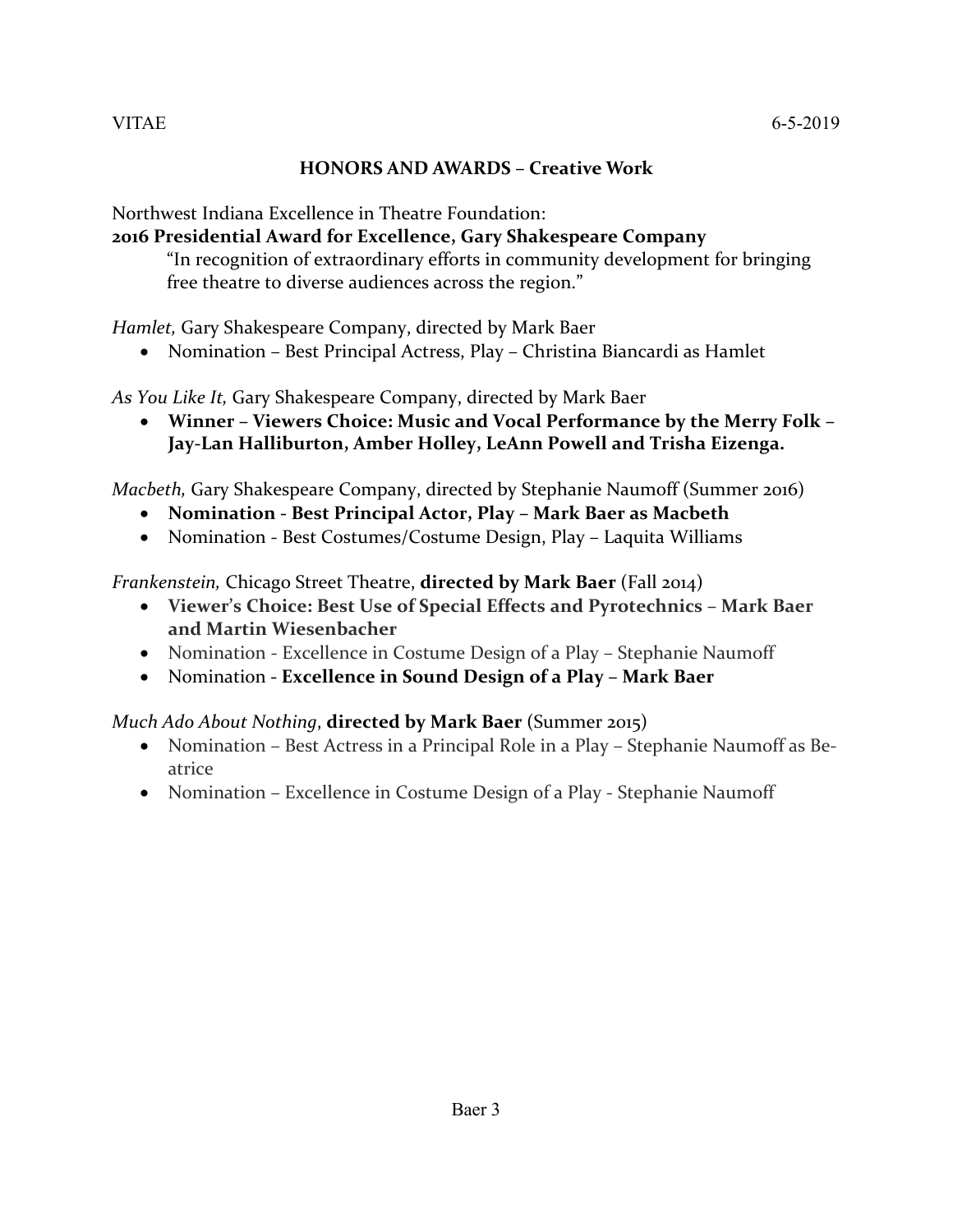#### **SELECTED DIRECTING EXPERIENCE**

- Nov 2017 *Well* by Lisa Kron, Theatre Northwest.
- July 2017 *Hamlet* by William Shakespeare, Gary Shakespeare Company.
- Apr 2017 *Peter Pan and Wendy* adapte by Doug Rand from the novel by J.M.Barrie, Theatre Northwest.
- Feb 2017 *Chess*, music by Benny Andersson and Björn Ulvaeus of ABBA, and with lyrics by Tim Rice, City Circle Acting Company.
- Sept *2017 Hypnosis* by David Tristram, The Towle Theatre.
- June 2017 *As You Like It* by William Shakespeare, Gary Shakespeare Company.
- Apr 2017 *Vanya* by Sam Holcroft (an interpretation of Anton's Chekhov's classic), Theatre Northwest.
- Nov 2016 *Love and Information* by Caryl Churchill, Theatre Northwest.
- June 2016 *Clue: The Musical* book by Peter DePietro, music by Galen Blum, Wayne Barker and Vinnie Martucci, and lyrics by Tom Chiodo, St. Croix Festival Theatre.
- Apr 2016 *Failure: A Love Story* by Philip Dawkins, Theatre Northwest, Indiana University Northwest.
- Feb 2016 *Sweeney Todd: The Demon Barber of Fleet Street* by Sondheim and Wheeler, Circle City Acting Company.
- Nov 2015 *Hedda Gabler* by Henrik Ibsen adapted by Jon Robin Baitz, Theatre Northwest, Indiana University Northwest.
- Sept 2015 *Perfect Wedding* by Robin Hawdon, The Towle Theatre.
- July 2015 *A Streetcar Named Desire* by Tennessee Williams, St. Croix Festival Theatre.
- June 2015 *Much Ado About Nothing* by William Shakespeare, Gary Shakespeare Company.
- April 2015 *Little Shop of Horrors* by Ashman and Menken, Theatre Northwest, Indiana University Northwest.
- October 2014 *Frankenstein* by Victor Gialanella, Chicago Street Theatre.
- August 2014 *Twelfth Night or What You Will* by William Shakespeare, Gary Shakespeare Company.
- June 2014 *A Funny Thing Happened on the way to the Forum* music and lyrics by Stephen Sondheim and book by Burt Shevelove and Larry Gelbart, St. Croix Festival Theatre.
- May 2014 *The Nightmare Room* by John Goodrum (Chicagoland premier), Towle Theatre.
- March 2014 *The Miser* by Moliere adapted by Timothy Mooney, Theatre Northwest, Indiana University Northwest.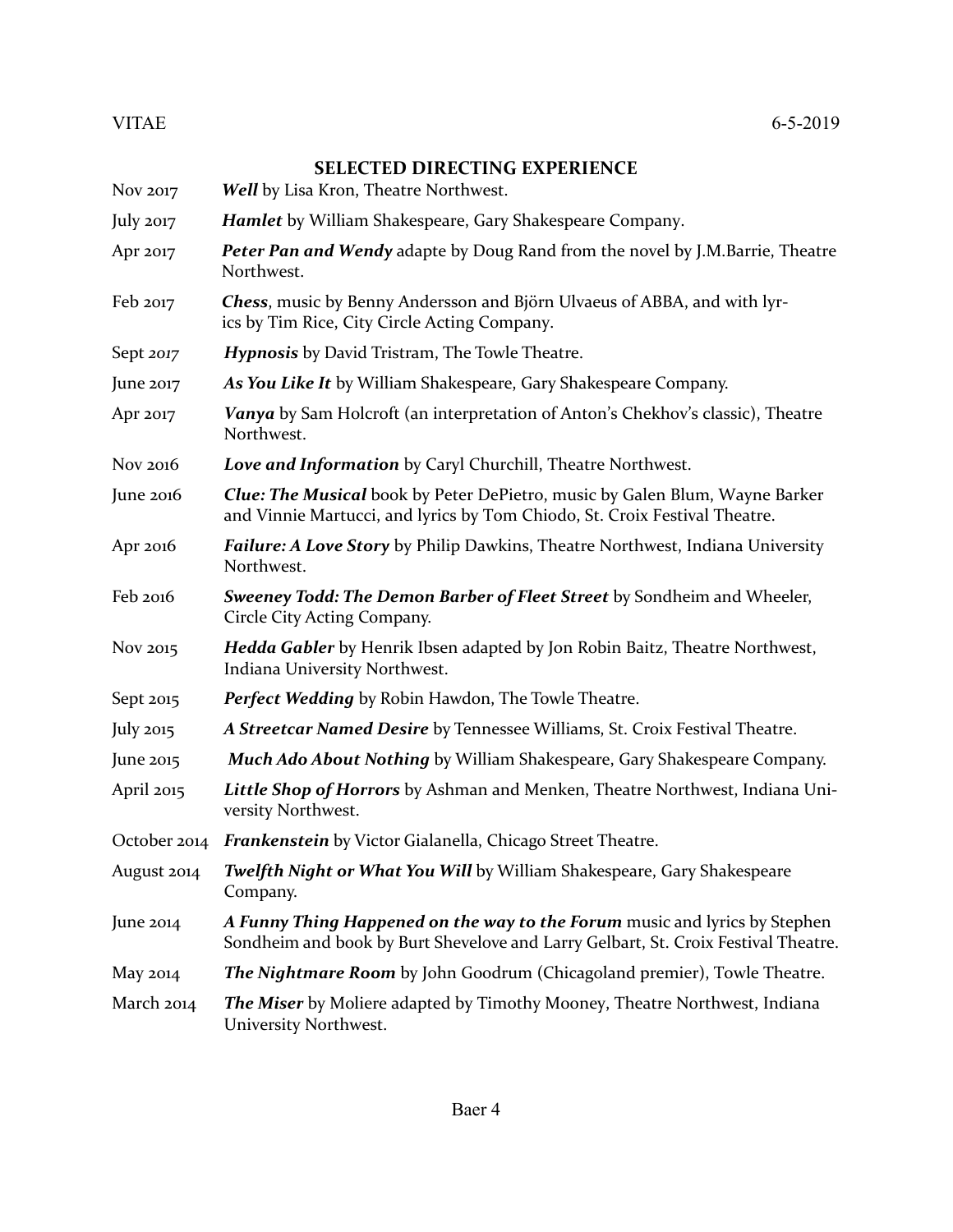| Oct 2013        | <b>Dracula</b> by Stephen Dietz, Theatre Northwest, Indiana University<br>Northwest.                                                                                  |
|-----------------|-----------------------------------------------------------------------------------------------------------------------------------------------------------------------|
| Nov 2012        | <b>Eurydice</b> by Sarah Ruhl, Theatre Northwest, Indiana University Northwest.                                                                                       |
| June 2012       | Man of La Mancha, book by Dale Wasserman, lyrics by Joe Darion, music by<br>Mitch Leigh, St. Croix Festival Theatre.                                                  |
| Apr 2012        | <b>Wiley and the Hairy Man</b> by Suzan Zeder, Bergland Auditorium, Indiana Univer-<br>sity Northwest.                                                                |
| <b>Nov 2011</b> | <b>Reckless</b> by Craig Lucas, Theatre Northwest, Indiana University Northwest.                                                                                      |
| June 2011       | <b>Once Upon a Mattress music by Mary Rodgers, lyrics by Marshall Barer and book</b><br>by Jay Thompson, Dean Fuller, and Marshall Barer, St. Croix Festival Theatre. |
| Feb 2011        | <b>Bhopal</b> by Rahul Varma, Illinois State University (Alumni Guest Artist).                                                                                        |
| June 2010       | To Fool the Eye by Jeffrey Hatcher, St. Croix Festival Theatre.                                                                                                       |
| April 2010      | by<br>David<br>Henry<br>The<br>Guthrie<br>М.<br><b>Butterfly</b><br>Hwang,<br>Theatre,<br>Directing Intern to Peter Rothstein.                                        |
| Feb. 2010       | The Birds by Aristophanes, Eureka College (Guest Artist).                                                                                                             |
| Oct. 2009       | <b>Into the Woods</b> by Stephen Sondheim and James Lapine, Illinois State University<br>(thesis).                                                                    |
| July 2009       | <b>Richard</b><br>Ш<br>Shakespeare,<br>Illinois<br>Festival,<br>by<br>Shakespeare<br>Asst. Director to Henry Woronicz.                                                |
| April 2009      | <b>The Intruder</b> by Maurice Maeterlinck, Illinois State University FreeStage.                                                                                      |
| March 2009      | Our Country's Good by Timberlake Wertenbaker, Illinois State University.                                                                                              |
| Nov. 2008       | <b>The Winter's Tale</b> by Shakespeare, Illinois State University.                                                                                                   |
| July 2008       | <b>The Taming of the Shrew</b> by Shakespeare, Great River Shakespeare Festival,<br>Asst. Director to Alec Wild.                                                      |
| April 2008      | <b>Bloody Poetry</b> by Howard Brenton, Illinois State University.                                                                                                    |
| Nov. 2007       | It's Called the Sugar Plum by Israel Horovitz, Illinois State University.                                                                                             |
| July 2007       | Shakespeare,<br>Labours<br>Illinois<br>Festival<br>Love's<br>Lost<br>by<br>Shakespeare<br>Asst. Director to Stephen Fried.                                            |
| June 2005       | The Big Idea by Thomas and Hamilton, St. Croix Festival Theatre.                                                                                                      |
| August 2004     | There Shall Be No Night by Robert Sherwood, St. Croix Festival Theatre.                                                                                               |
| Dec. 2003       | A Christmas Story by Jean Shepherd adapted by Philip Grecian, St. Croix Festival<br>Theatre.                                                                          |
| August 2003     | <b>Bus Stop</b> by William Inge, St. Croix Festival Theatre.                                                                                                          |
| Dec. 2002       | Jacob Marley's Christmas Carol by Tom Mula, St. Croix Festival Theatre.                                                                                               |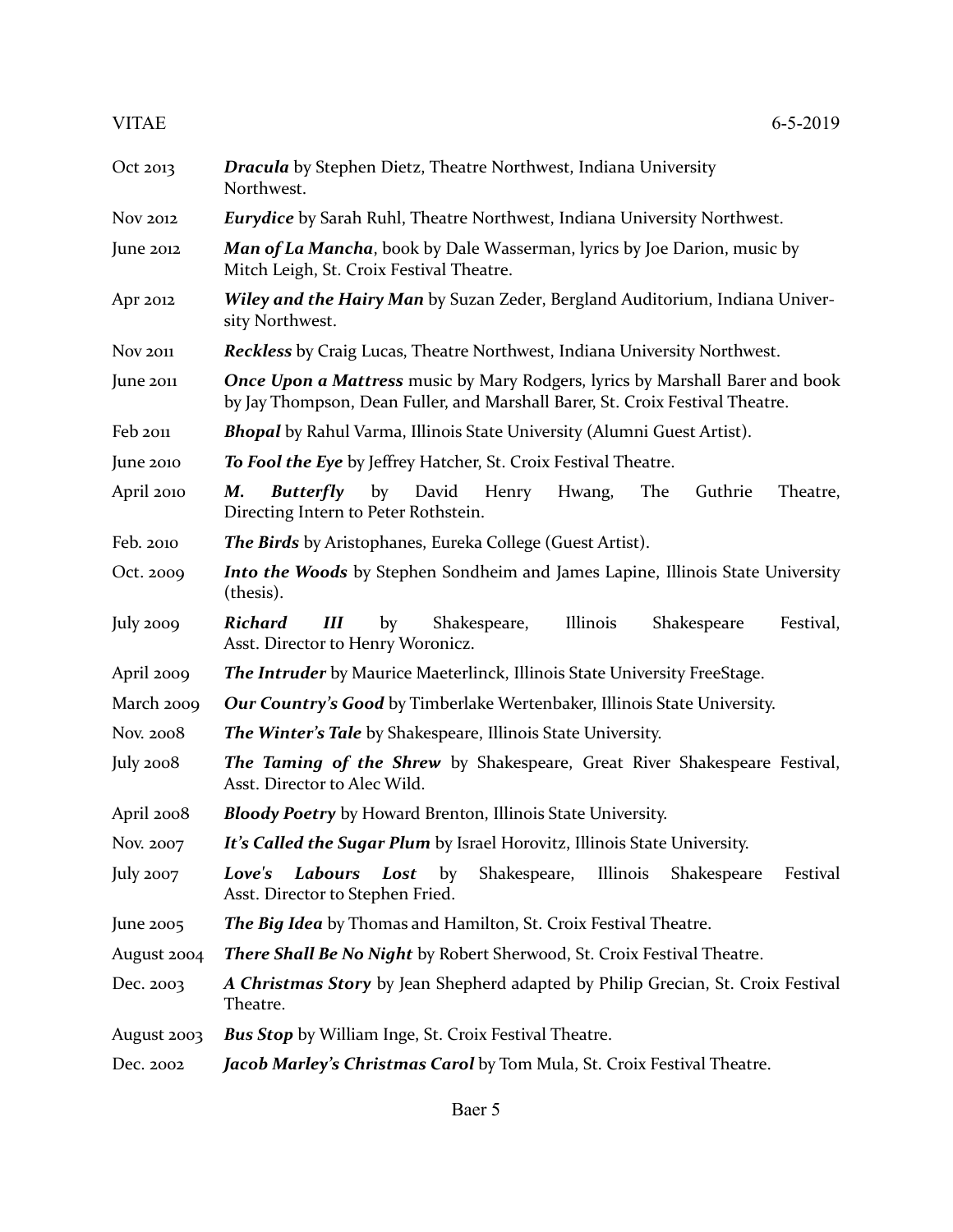#### **SELECTED ACTING EXPERIENCE**

**Macheth** Benedick King of France Solinas General Moises Kaufman et al. Clive Tony Lumpkin Doc Gibbs Capulet Waldgrave Sir Toby Belch Hovstad **Harlequin** Carl Spirit Present Howard Wagner Sergeant Cadwallader Grindley Googe Spirit Present Sergeant Cadwallader Joshua Fudge Toby Belch Bill Sykes Prince / Chorus Escalus

*Macbeth Much Ado About Nothing King Lear The Comedy of Errors Bury the Dead The Laramie Project See How They Run She Stoops to Conquer Our Town Romeo and Juliet The Nerd Twelfth Night An Enemy of the People Emperor of the Moon Bus Stop A Christmas Carol Death of a Salesman The Unexpected Guest A Four-Legged Fortune A Christmas Carol* (musical) *The Unexpected Guest Ring Round the Moon Tales... Fourth Grade Nothing Twelfth Night Oliver! Romeo and Juliet Measure for Measure*

Gary Shakespeare Company Gary Shakespeare Company Gary Shakespeare Company Chicago Street Theatre Illinois State University Great Plains Theatre Festival St. Croix Festival Theatre St. Croix Festival Theatre St. Croix Festival Theatre St. Croix Festival Theatre St. Croix Festival Theatre Commonweal Theatre Co. Commonweal Theatre Co. Commonweal Theatre Co. Commonweal Theatre Co. Troupe America Inc. Kentucky Repertory Theatre Kentucky Repertory Theatre Diamond Circle Melodrama Nebraska Theatre Caravan Kentucky Repertory Theatre The Warehouse Theatre The Warehouse Theatre The Warehouse Theatre Findlay SummerStock Virginia Shakespeare Festival Virginia Shakespeare Festival